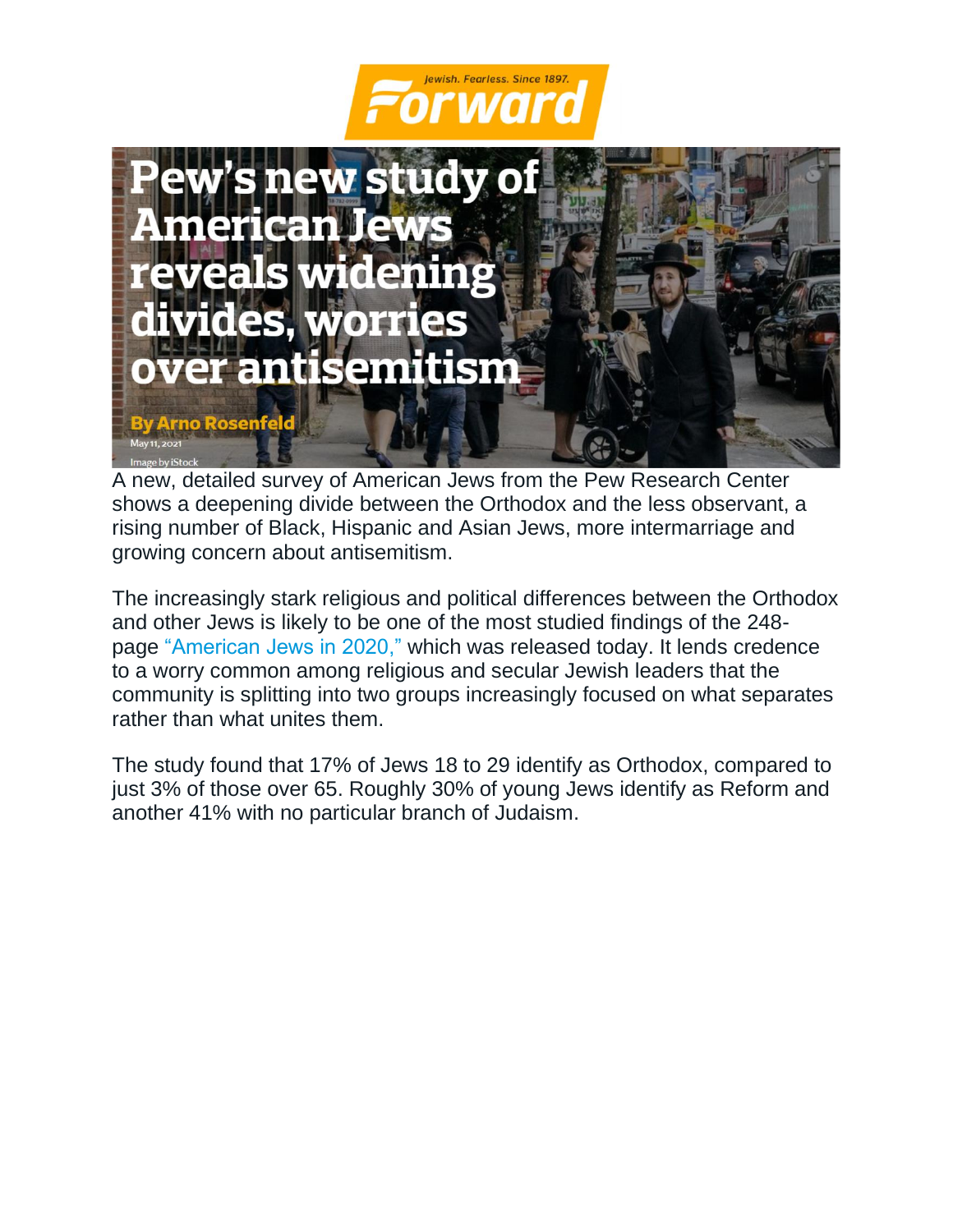Jews are also growing farther apart along political lines. The number of Orthodox Jews who identify as Republican increased from 57% in 2013 to 75% in this year's survey, while 70 to 80% of Reform, Conservative and



American Jewish adults under 30 are the most diverse of any living generation. (Designed by Laura E. Adkins for the Forward; data from Pew Research Center's "American Jews in 2020" report)

nondenominational Jews lean toward Democrats.

"The divides between American Orthodoxy and liberal Judaism in America are growing rapidly," said Rabbi Shmuly Yanklowitz, who leads an organization for progressive Orthodox clergy. "If we don't create common ground spaces we are going to lose the illusion of there being a Jewish people."

While 9% of both Reform and Orthodox Jews say they have "a lot in common" with the other group, an additional 41%

of Reform Jews say they have at least "some" things in common with the Orthodox, and 30% of Orthodox Jews say the same about their Reform counterparts.

Like Pew's [landmark 2013 study,](https://www.pewforum.org/2013/10/01/jewish-american-beliefs-attitudes-culture-survey/) which coined the term, "Jews of no religion" to describe what was then considered a surprising number of Jewish Americans who did not relate their Jewish identity to religious belief or practice, the report Pew released today underscores the same disconnect: only 1 in 5 Jews surveyed told Pew that religion is very important to them. That compares to 2 in 5 Americans overall.

The latest Pew survey also shows that the rate of intermarriage continue to grow: 72% of non-Orthodox American Jews who married since 2010 have a non-Jewish spouse. Among the Orthodox, however, almost all — 98% marry other Jews.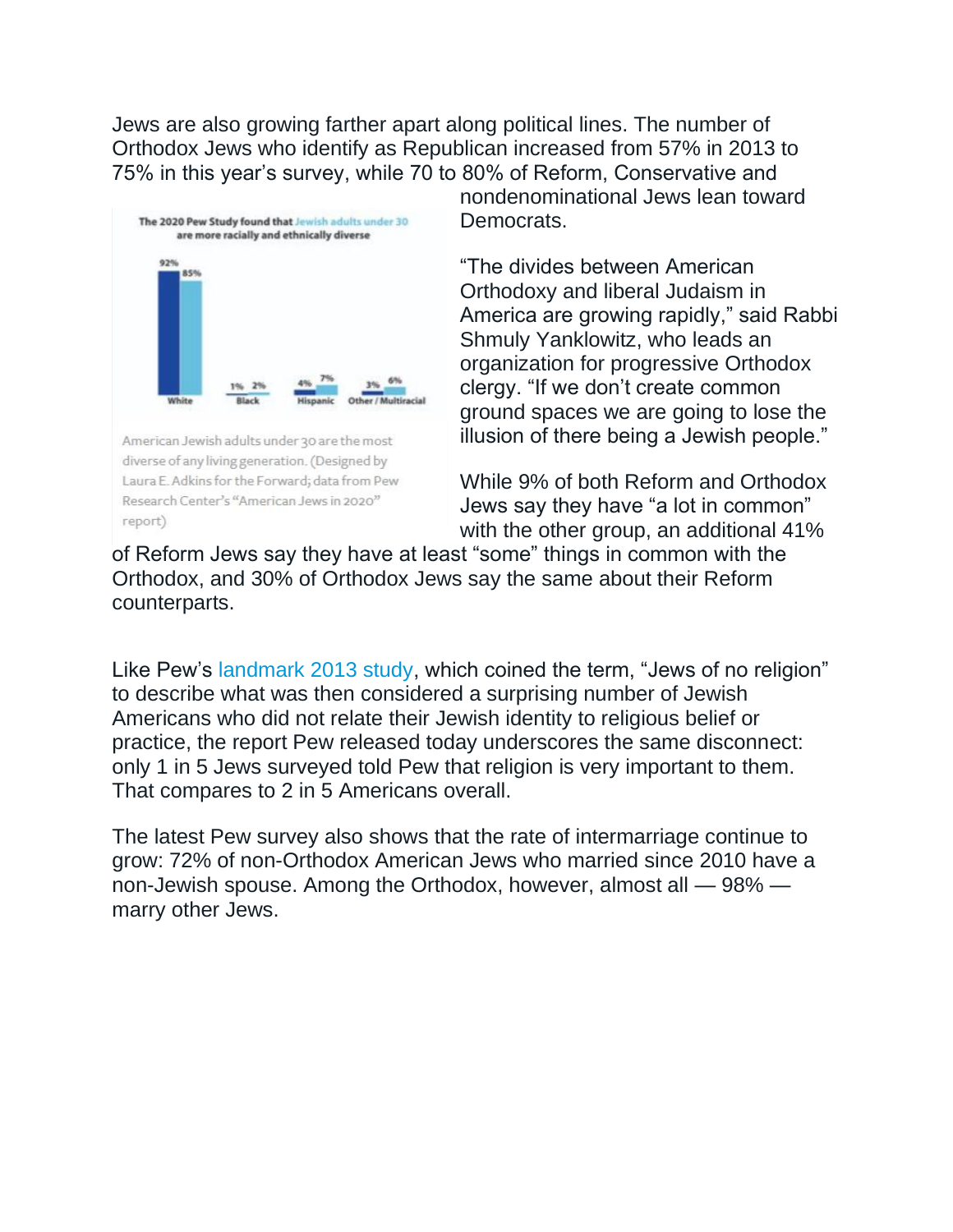

Little boy helping light the Hanukkah menorah.

But those concerned that intermarriage means fewer Jews in the future may take heart in another Pew finding: nearly 70% of interfaith couples are raising children to be either religiously, culturally or partly Jewish.

"Intermarriage was once a ticket out of Judaism and today that's not the case," said Leonard Saxe, director of the Steinhardt Social Research Institute at Brandeis University.

The study also found that the Jewish population of the U.S. is stable, rising in terms of absolute numbers but remaining about the same percentage of the general population.

Researchers at the non-profit, Washington-based Pew center, which has authored comprehensive reports on other groups, including Catholics and Muslims, also found many commonalities among American Jews.

In general, Jews care about being Jewish. Three-quarters consider being Jewish either somewhat or very important in their lives.

Among attributes most American Jews consider essential to being Jewish, 82% say caring about Israel, with 58% saying that they feel attached to the nation; 76% say remembering the Holocaust; 72% say leading an ethical life; and 59% say working for justice and equality.

## **Diversity rising**

This year's survey, more closely than Pew's 2013 report, examined racial diversity among American Jews. Eight percent of the Jewish population identify as Hispanic, Black or Asian — or anything other than non-Hispanic white — a share that nearly doubles to 15% among Jews between 18 and 29. These numbers are sure to be closely examined as many Jewish institutions grapple with how to welcome "Jews of color," though the Pew study did not use that term — which refers to Jews who are not white. Some of those surveyed identified with more than one race.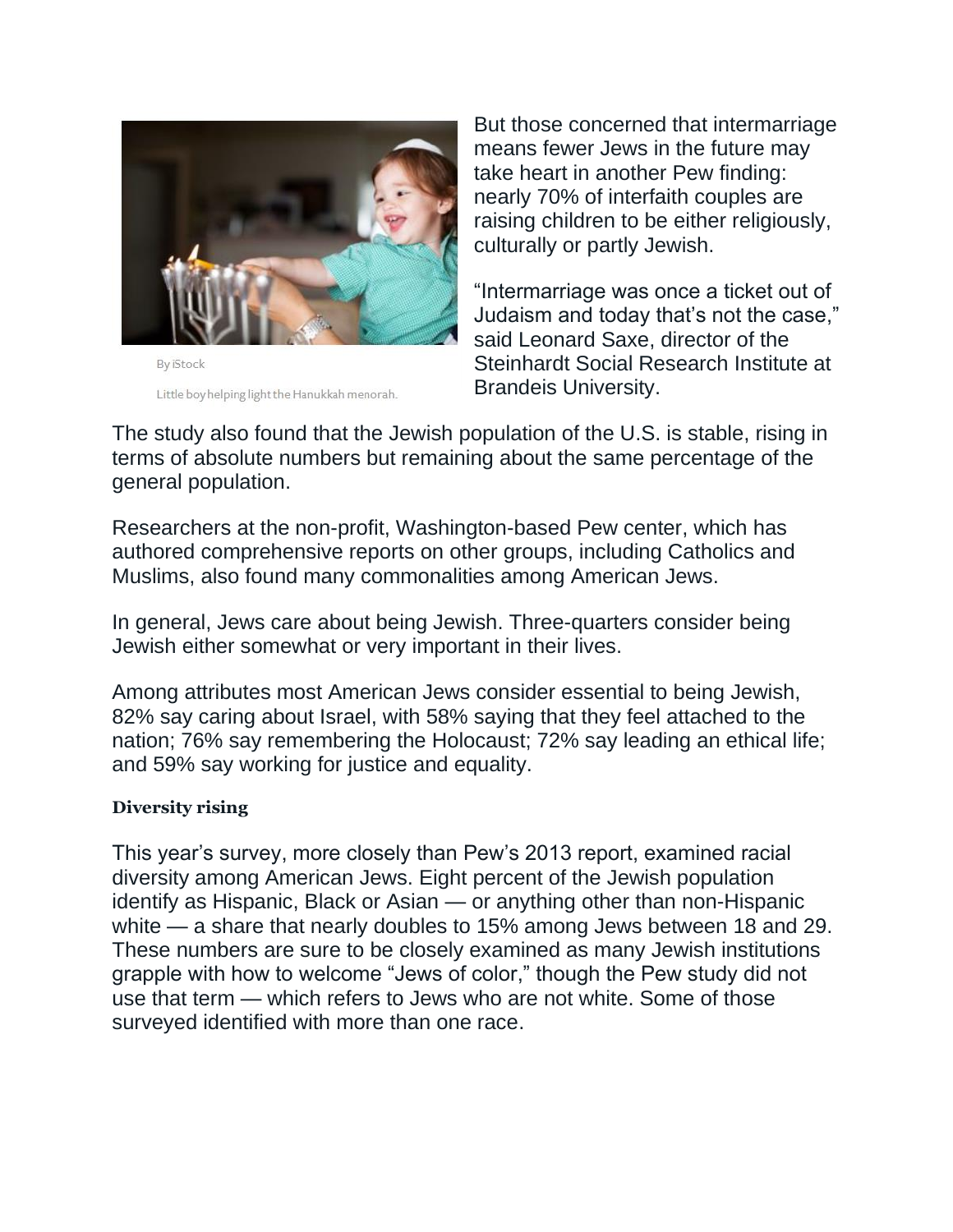The report also found that 13% of those who responded to the survey said they live in multiracial households. Overall, 17% of those surveyed said they lived in a house where at least one person is multiracial, Hispanic, Black,



Image by iStock

Asian, or of another non-white racial group.

Two-thirds of Jews identified as Ashkenazi — Jews who follow the customs of Central or Eastern Europe. Seven percent call themselves Sephardic (of Spanish ancestry) or Mizrahi (of Middle Eastern heritage), alone or in combination with another identity.

Denominational identity among Jews held steady when compared to Pew's 2013 study. Just over half of all Jews belong to either the Reform (37%) or Conservative (17%) movements and 9% to Orthodox Judaism.

## **Worries over antisemitism**

American Jews are increasingly concerned about antisemitism, with threequarters saying there is more antisemitism than there was five years ago and more than half of Jews reported feeling less safe, including 61% of "visible Jews," most notably the Orthodox, whose attire more easily identifies them as Jewish.

While the survey did not ask which end of the political spectrum Jews saw antisemitism coming from — a hot topic in [the debate over how to](https://forward.com/news/466639/leading-jewish-scholars-say-bds-one-state-solution-are-not-antisemitic/)  [define](https://forward.com/news/466639/leading-jewish-scholars-say-bds-one-state-solution-are-not-antisemitic/) antisemitism — it did ask respondents whether former President Donald Trump and the two major U.S. political parties were friendly or unfriendly toward Jews.

Half of American Jews said the Democratic Party was "friendly" to Jews, while just 10% said it was "unfriendly." In contrast, 37% said Trump was unfriendly to Jews and 26% said the same of the Republican Party. This question exposed one of the sharpest denominational divides, with only 2% of Orthodox Jews saying that Trump was unfriendly to Jews and 60% taking a favorable view of the GOP.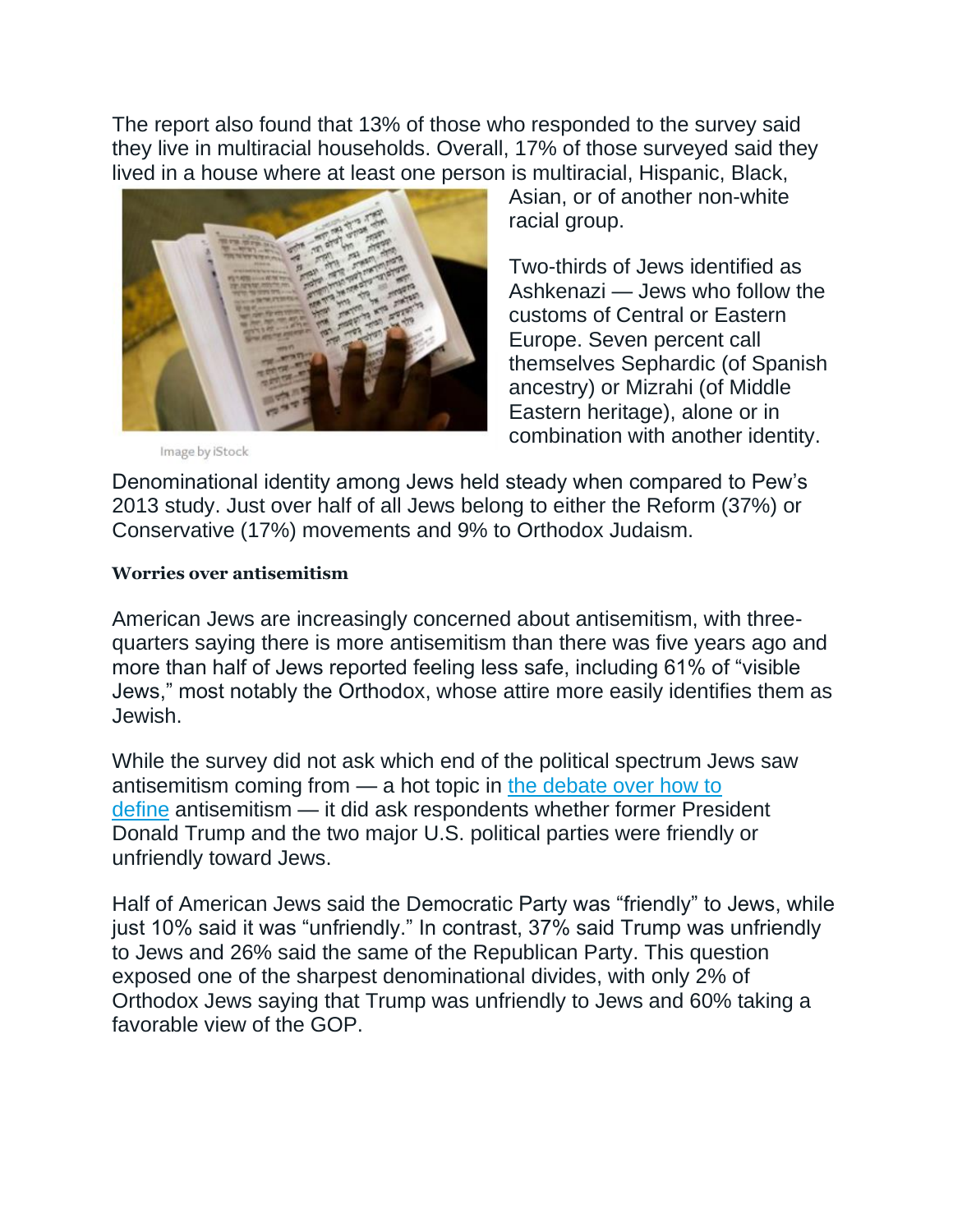## **A house divided?**

Some observers argue that the gap between Orthodox and less observant Jews goes far beyond politics and is driven by a lack of interaction and understanding between the two groups. Erica Brown, a modern Orthodox scholar, said that Orthodox Jews often have a difficult time relating to Jewish behavior that is not grounded in Jewish law, like keeping kosher or strict observance of Shabbat.

Meanwhile, Brown said Reform Jews find "all of these legal behaviors as small-minded and sometimes threatening," and said Orthodox Jews were being grouped together and criticized as rule breakers in regard to COVID-19 restrictions.

"Especially now there's a lot of micro-aggression coming from non-Orthodox movements toward Orthodox Jews," said Brown, who runs the Mayberg Center for Jewish Education and Leadership. "There are ways that progressives speak about Orthodox Jews that they would never speak about people of color."

Others played down the differences between Orthodox Jews and those with more liberal practices. Rabbi Rick Jacobs, president of the Union for Reform Judaism, said there were countless examples of Orthodox and Reform clergy collaborating on Jewish programming across the country.

"We don't all vote, earn, believe, pray the same way," Jacobs said, "but we share a deep commonality and a mutual interconnection nonetheless and I think that's profound and I think it's a beautiful thing."

But even Jacobs hinted at tensions between the different movements, saying that while Reform Jews made a point to stand in solidarity with Orthodox Jews, the relationship sometimes felt one-sided. "It's not always reciprocated," Jacobs said. "But that's OK. That's not how we teach our children — to do something because it's reciprocated."

Leonard Saxe, of Brandeis's Steinhardt Social Research Institute, cautioned of making too much of the high-rate of young Jews identifying as Orthodox and said he saw little evidence that there was a growing gap between Jews based on level of observance.

"People have different views about how to enact Judaism. I don't think it's a new story" said Saxe, who added that it can be difficult to accurately analyze a